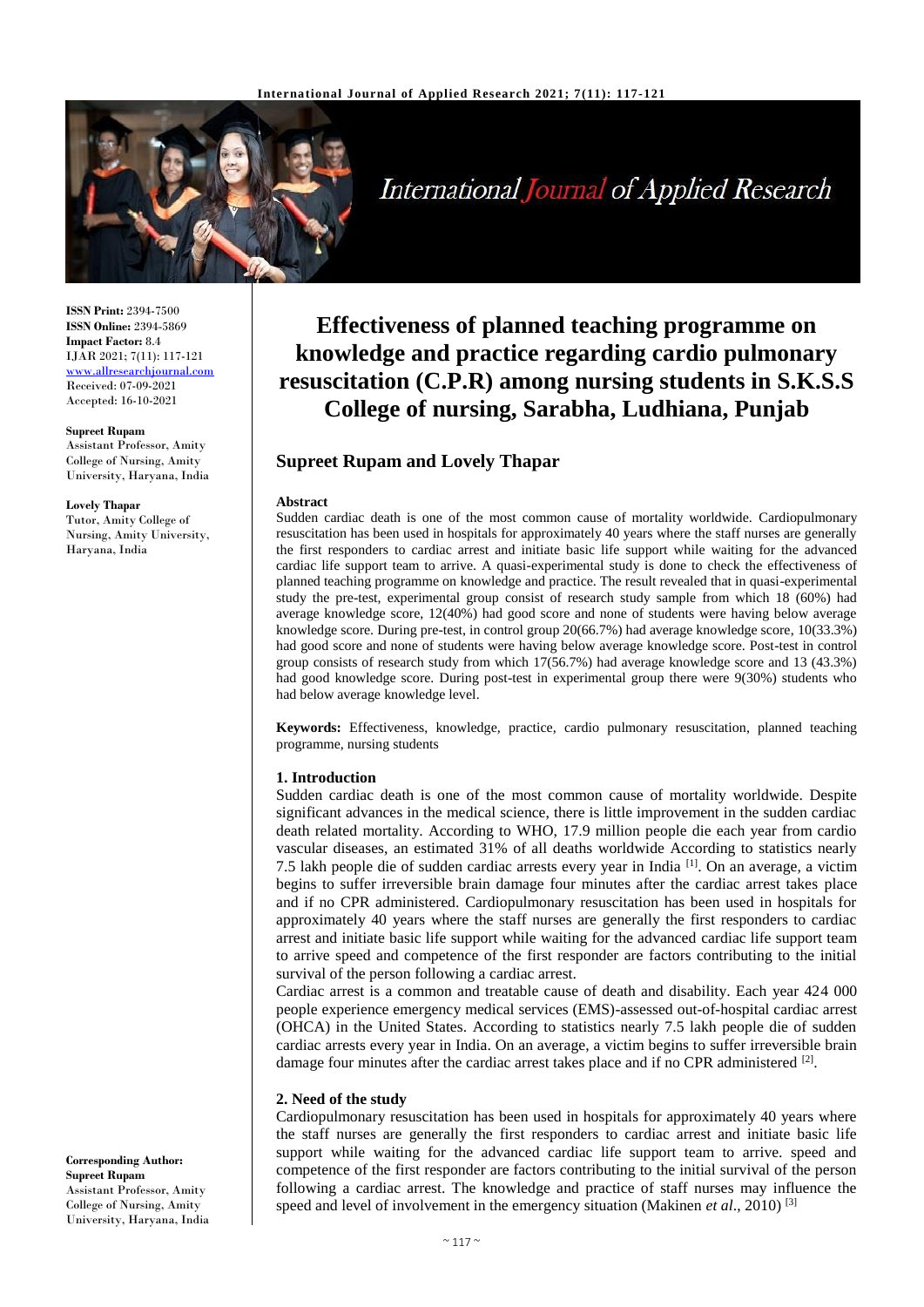Regarding basic CPR skills a study to investigate the retention of skills of knowledge by qualified nurse proved that these deteriorate with times especially if not used for update regularly. Study suggested that resuscitation skills and knowledge should be refreshed and updated 3 to 6 months so to maintain his or her resuscitation skills at stable level [3].

A study proved that the nurse's poor knowledge on CPR influence the death rate among the cardiac arrest patients. In some cases, a basic life support (BLS) is enough to achieve prompt and complete recovery, which is based on an understanding of CPR through scientific acquisition of knowledge and skill [4].

A study stated that planning is essential for any activity particularly effective teaching and the teaching learning process is aimed the acquisition of knowledge, skills and attitudes which enable the learners to lead efficiently to improve the knowledge and skill among staff nurses, the investigator planned to provide the structured teaching programme and to assess the effectiveness of this programme in increasing knowledge and skills about CPR among staff nurses working in selected hospitals [5].

## **3. Statement of the Problem**

A quasi-experimental study to assess the effectiveness of planned teaching programme on knowledge and practice regarding cardiopulmonary resuscitation (C.P.R) among Nursing students in S.K.S.S College of Nursing, Sarabha, Ludhiana.

## **4. Objectives**

- 1. To assess the pretest knowledge and practice score regarding cardiopulmonary resuscitation among the Nursing students in S.K.S.S College of Nursing of Sarabha, Ludhiana.
- 2. To develop and implement planned teaching programme regarding cardiopulmonary resuscitation among Nursing students in S.K.S.S College of Nursing in experimental group.
- 3. To assess the posttest knowledge and practice score regarding cardiopulmonary resuscitation among the Nursing students of S.K.S.S College of Nursing in experimental and control group.
- 4. To compare the pretest and posttest knowledge and practice regarding cardio pulmonary resuscitation among the Nursing students of S.K.S.S College of Nursing in experimental and control group.
- 5. To find out the association of pre-test knowledge score with selected demographic variables.

### **5. Assumption**

 Nursing students may have some knowledge regarding cardiopulmonary Resuscitation

- There will be enhancement in the knowledge of nursing students after administration of STP.
- There may be increase in the mean pretest knowledge and post Test knowledge.

## **6. Operational definitions**

- **Assess:** It is statistical measurement of knowledge and skills of Nursing students regarding CPR as observed by close ended questionnaire and checklist.
- **Structured teaching programme:** It refers to a systematically developed instructional programme using instructional aids, designed to provide information on CPR.
- **Effectiveness:** It is the statistical measurement of difference between the pre-test and post-test knowledge and practice score.
- **Knowledge:** It refers to the correct responses of students to the knowledge items in the close ended questionnaire regarding CPR.
- Practice: is defined as to sessions scheduled for purpose of rehearsing and Performance improvement.
- **Cardio Pulmonary Resuscitation:** CPR consisting of external cardiac massage and artificial respiration; the first treatment for a person who has collapsed and has no pulse and has stopped breathing; attempts to restore circulation of the blood and prevent death or brain damage due to lack of Oxygen.

## **7. Methodology**

- **Research approach:** Quantitative approach
- **Research design:** Quasi experimental design was adopted for this study
- **Variables**
	- **Independent variable:** Structured teaching programme
	- **Dependent variable:** Knowledge and practice
- **Setting of the study:** Shaheed Kartar Singh Sarabha College of Nursing, Sarabha, Ludhiana, Punjab
- **Population:** Population refers to the aggregate or totality of those conforming to a set of specification. The population of this study was degree students.
- **Sample:** Sampling refers to the process of selecting the portion of population to represent the entire population. The students studying in Shaheed Kartar Singh Sarabha College of nursing, Ludhiana.
- **Sample size:** Sample is subset of the population selected for a particular study and the number of samples are the subjects. The sample size was 60 students in Shaheed Kartar Singh Sarabha College of nursing.
- **Sampling technique:** Purposive sampling technique was used to select the subjects for study.

**Table 1:** Association of pre-test knowledge score of experimental groups with selected demographic variables

| Demographic variables |                |   | (Pre-test knowledge) experimental group |                      |                |            |  |                 |
|-----------------------|----------------|---|-----------------------------------------|----------------------|----------------|------------|--|-----------------|
| <b>Variables</b>      | <b>Options</b> |   | <b>Good Average</b>                     | <b>Below average</b> | Chi-<br>square | D<br>value |  | df Table value  |
| Age (in years)        | 18-19          |   |                                         |                      | 1.2500         | 0.74113    |  | <b>NS</b> 3.18  |
|                       | $19-20$        | 4 |                                         |                      |                |            |  |                 |
|                       | $20 - 21$      | O |                                         |                      |                |            |  |                 |
|                       | $21-22$        |   |                                         |                      |                |            |  |                 |
| Gender                | Male           |   |                                         |                      | 0.4327         | 0.510      |  | <b>NS</b> 12.71 |
|                       | Female         |   |                                         |                      |                |            |  |                 |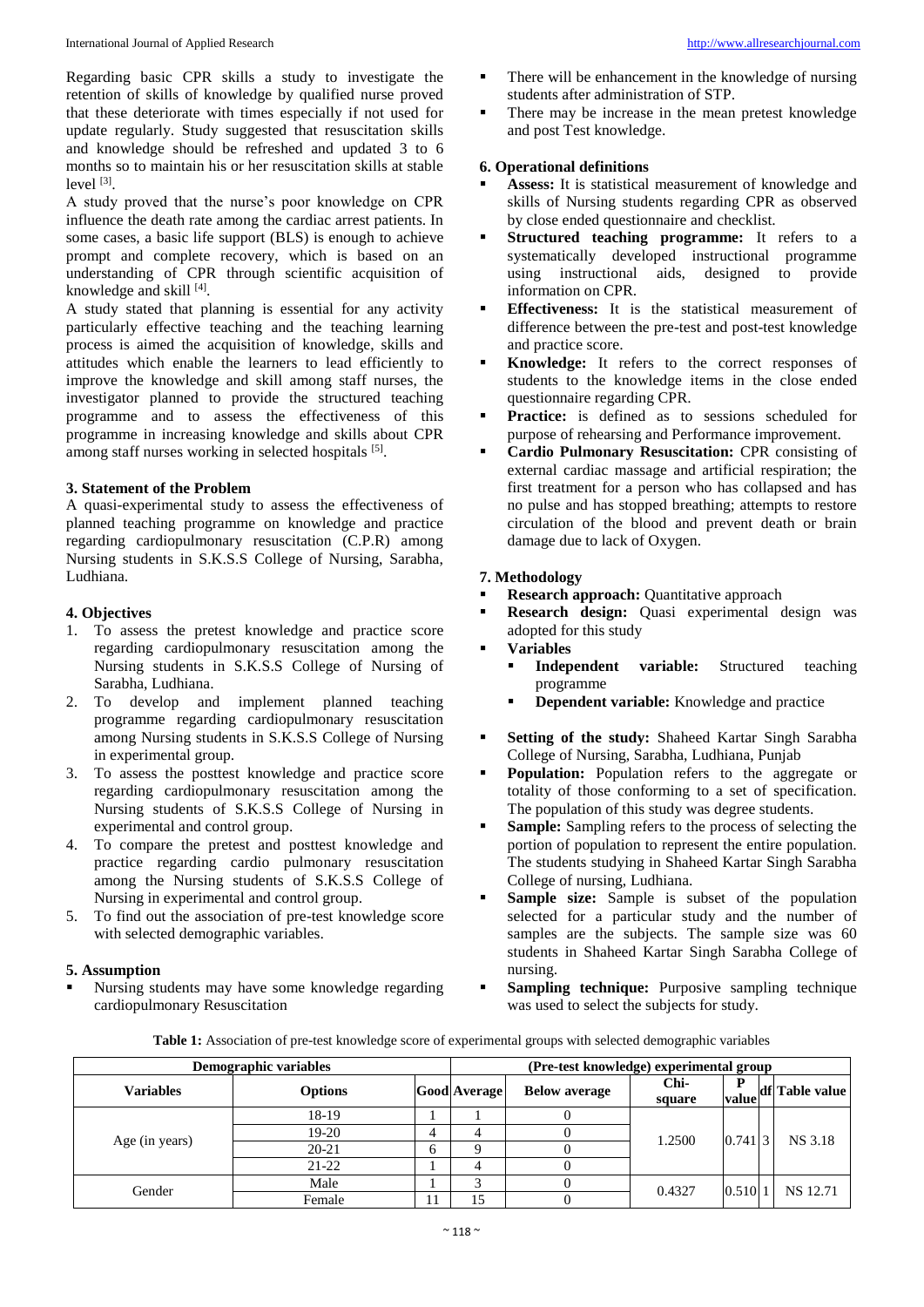| Professional qualification | B.sc 2nd year       |   |    |  | 00.0617 | 0.803   |  | NS 12.71 |
|----------------------------|---------------------|---|----|--|---------|---------|--|----------|
|                            | B.sc $3rd$ year     |   | 16 |  |         |         |  |          |
| Area of training           | Private hospital    | 4 |    |  | 0.8145  | 0.366   |  | NS 12.71 |
|                            | Government hospital | 8 |    |  |         |         |  |          |
| Source of information      | Print media         |   |    |  | 1.8750  | 0.59813 |  | NS 3.18  |
|                            | Mass media          |   |    |  |         |         |  |          |
|                            | Curriculum          | U |    |  |         |         |  |          |

Table 1 Describes frequency and percentage distribution of socio demographic variables which reveals that majority of subjects, experimental group 1(3.33%) and 1 (3.33%) in control group were from age group of 18-19 years followed by experimental group 9(30%) and 13(43.33%) in control group from age group of 19-20 years. Similarly experimental group 15(50%) and 14(46.67%) in control group from 20-21 years. At least experimental group 5(16.67%) and 2(6.67%) in control group from 21-22 years. Regarding professional qualification it shows that  $0(0\%)$  in experimental and 9(30%) in control group were from B.Sc. 2nd year, followed by 30(100%) in experimental group and 21(70%) in control group from B.Sc. 3rd year.

Regarding to area of training, 13(43.3%) of experimental group and 13(43.3%) of control group was trained in private hospital. 19(56.67%) of experimental group and 17(56.67%) of control group trained in government hospital So majority of students training were in government hospital.

Regarding the source of information related to cardiopulmonary resuscitation 2(6.67%) of experimental group and 3(10%) of control group had through print media, 10(33.33%) of experimental group and 6(20%) of control group got information through mass media, 1(3.33%) of experimental group and 2(6.67%) of control group had through curriculum Majority of students 17(6.67%) of experimental and 19(63.3%) of control group obtained information from health personnel.

**Table 2:** Criteria measure of knowledge score of pre-experimental group and control group N=60

| Criteria measure of knowledge score |                  |             |  |  |  |  |
|-------------------------------------|------------------|-------------|--|--|--|--|
| <b>Category score</b>               | Pre-experimental | Pre-control |  |  |  |  |
| Good (32-40)                        | 12 (40%)         | 10 (33.3%)  |  |  |  |  |
| Average (11-31)                     | 18 (60%)         | 20 (66.7%)  |  |  |  |  |
| Below average $(0-10)$              | $0(0\%)$         | $0(0\%)$    |  |  |  |  |
| $Maximum = 40$                      |                  |             |  |  |  |  |

 $Minimum = 0$ 

Table 2- depicts that maximum number of pre-experimental group 18 (60%) and pre- control group 20 (66.7%) had average (11- 31) knowledge score, while pre-experimental group 12 (40%) and pre- Control 10 (33.3%) had good (32- 40) knowledge score and none of pre- experimental and precontrol Had below average (0-10) knowledge score. Hence it is concluded that majority of students had average knowledge score regarding cardiopulmonary resuscitation.



**Fig 1:** Comparison the Knowledge Score of pre-experiment and pre control group

**Table 3:** Criteria measure of practice score for pre- experimental and pre-control group N=60

| Criteria measure of practice score |                  |             |  |  |  |  |
|------------------------------------|------------------|-------------|--|--|--|--|
| <b>Category score</b>              | Pre-experimental | Pre-control |  |  |  |  |
| Good $(13-16)$                     | 14 (46.5%)       | 13 (43.5%)  |  |  |  |  |
| Average $(6-12)$                   | 16 (53.5%)       | 17 (56.5%)  |  |  |  |  |
| Below average $(0 - 5)$            | 0 (0%)           | $0(0\%)$    |  |  |  |  |
| $M_{\rm max}$ : $\sim$ $16$        |                  |             |  |  |  |  |

Maximum  $=16$ Minimum =*0*

Table 3 Depicts that majority of 16 (53.5%) of experimental group and 17 (56.5%) of control group had average (6-12) practice score, followed by 14 (46.5%) of experimental group and 13 (43.5%) of pre-control group had good (13-16) practice score while none of the pre-experimental and precontrol group had below average (0-5) practice score.

Hence, it is concluded that majority of students have average (6 -12) practice score regarding cardiopulmonary resuscitation.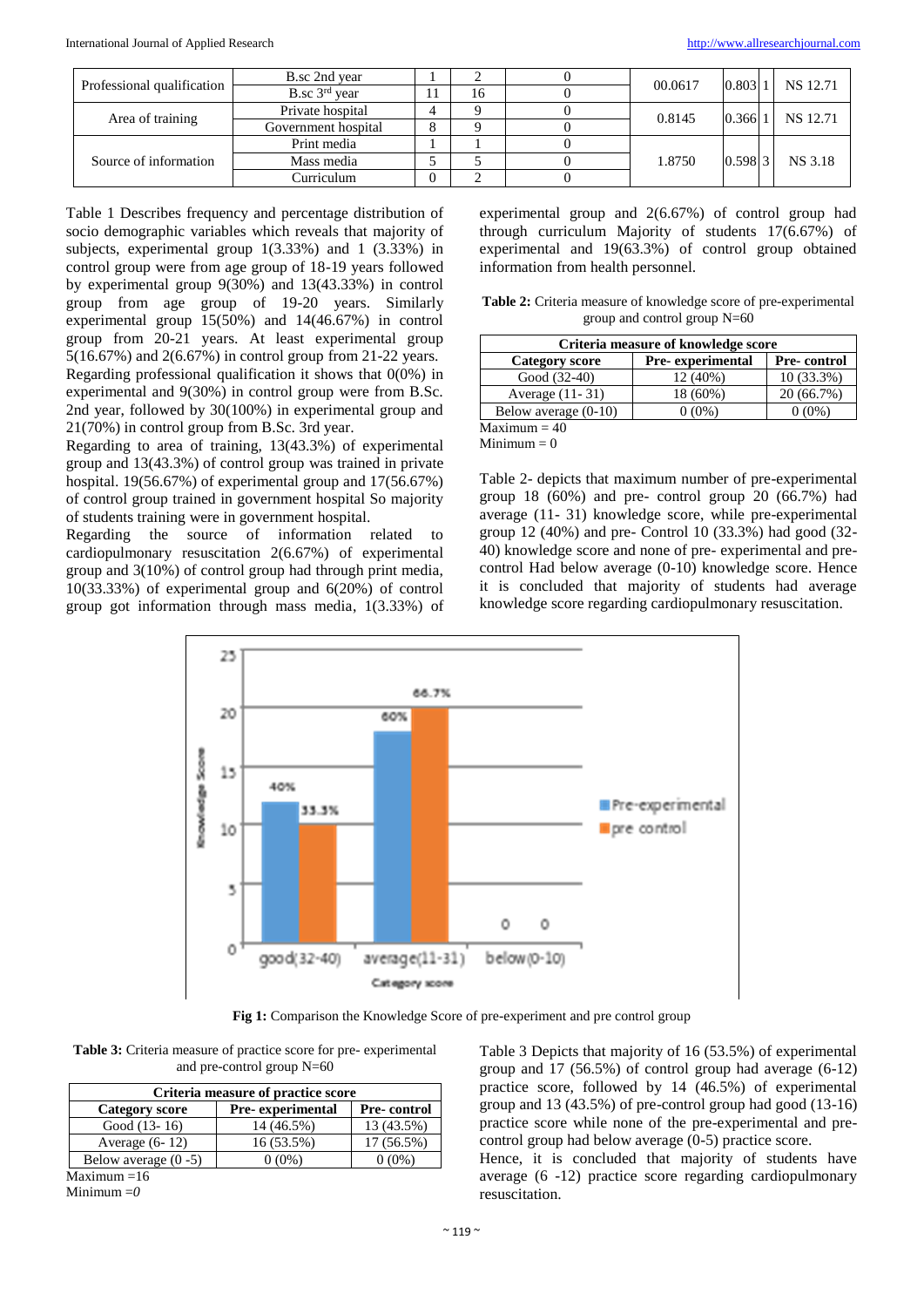

**Fig 2:** Comparison the practice score of pre-experimental and pre-control group



**Fig 3:** Comparison of knowledge score of pre-experimental, pre-control, Post-Experiment and Post –control Group



**Fig 4:** Comparison of practice score of pre-experiment pre-control, post-experiment and post-control group

### **8. Discussion**

In experimental study the pretest experimental group consist of research study sample from which 12(40%) had good knowledge score 18(60%) had average knowledge score and none of the students were having below average score. During pretest, in control group sample from 10(33.3%) had good knowledge score, 20(66.7%) had average knowledge score and none of the students were having below average score. Hence its concluded that none of the group have below average knowledge score. Similar study has been reported to assess the Effectiveness of Structured Teaching regarding Basic Life Support (BLS) in Selected Colleges of Nursing, Ludhiana Punjab, by using purposive sampling

technique among 60 Nursing Students with structured questionnaire. The study findings were that the pre- test mean knowledge score in control and experimental group were (17.80, 17.13) and post- test mean knowledge score were (17.43, 27.03) respectively, it was inferred that post test mean knowledge score was high in experimental group than in the control group.

### **9. Implications**

The findings of the present study have several implications which are discussed in the following areas- Nursing education, Nursing services, Nursing administration, Nursing research.